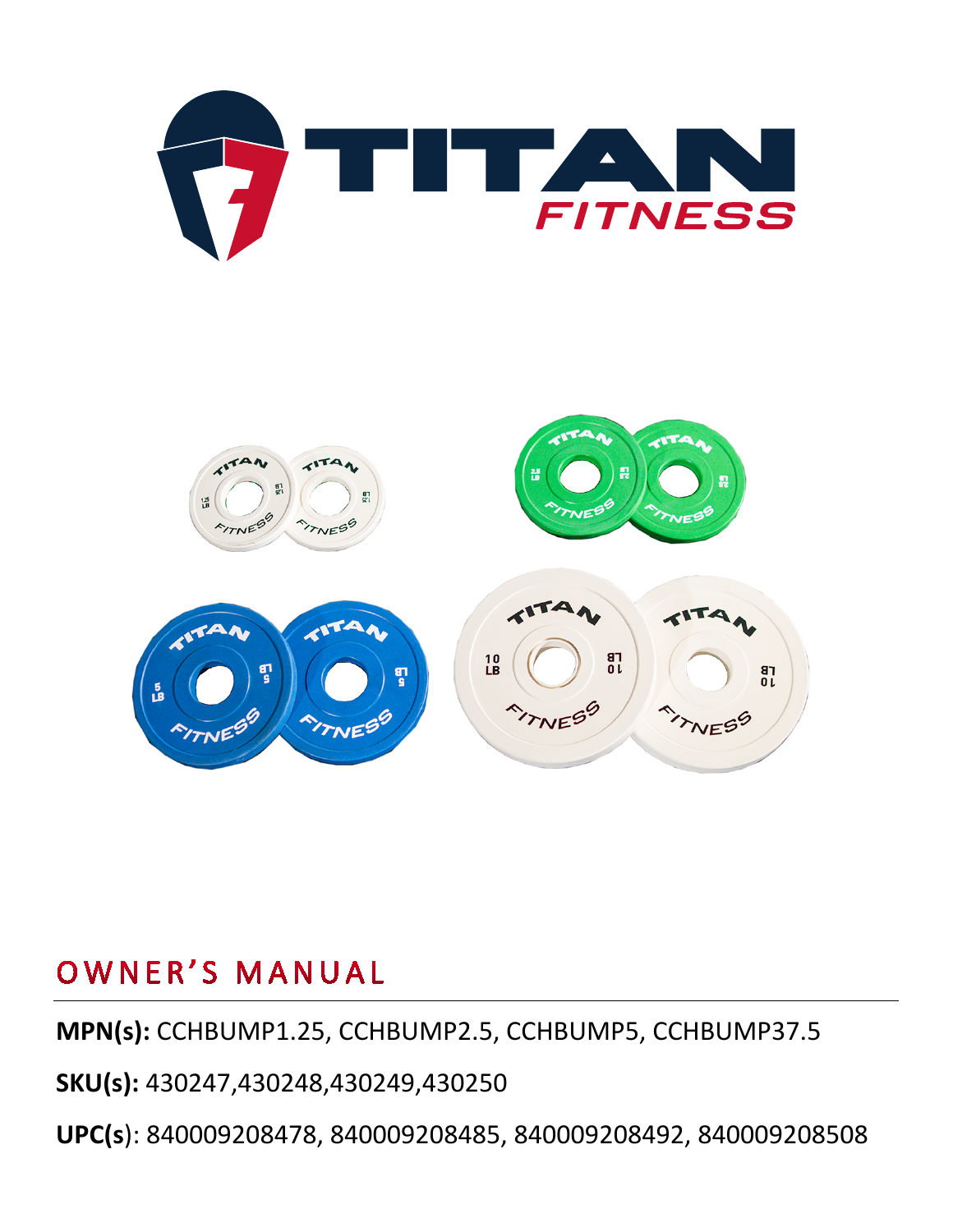## TYPES OF CHANGE PLATES

- − FULL COLOR LB CHANGE PLATES 1.25LBS
- − FULL COLOR LB CHANGE PLATES 2.5LBS
- − FULL COLOR LB CHANGE PLATES 5LBS
- − FULL SET OF COLOR LB CHANGE PLATES 37.5LBS

# ASSEMBLY INSTRUCTIONS

− No Assembly Instructions Required.